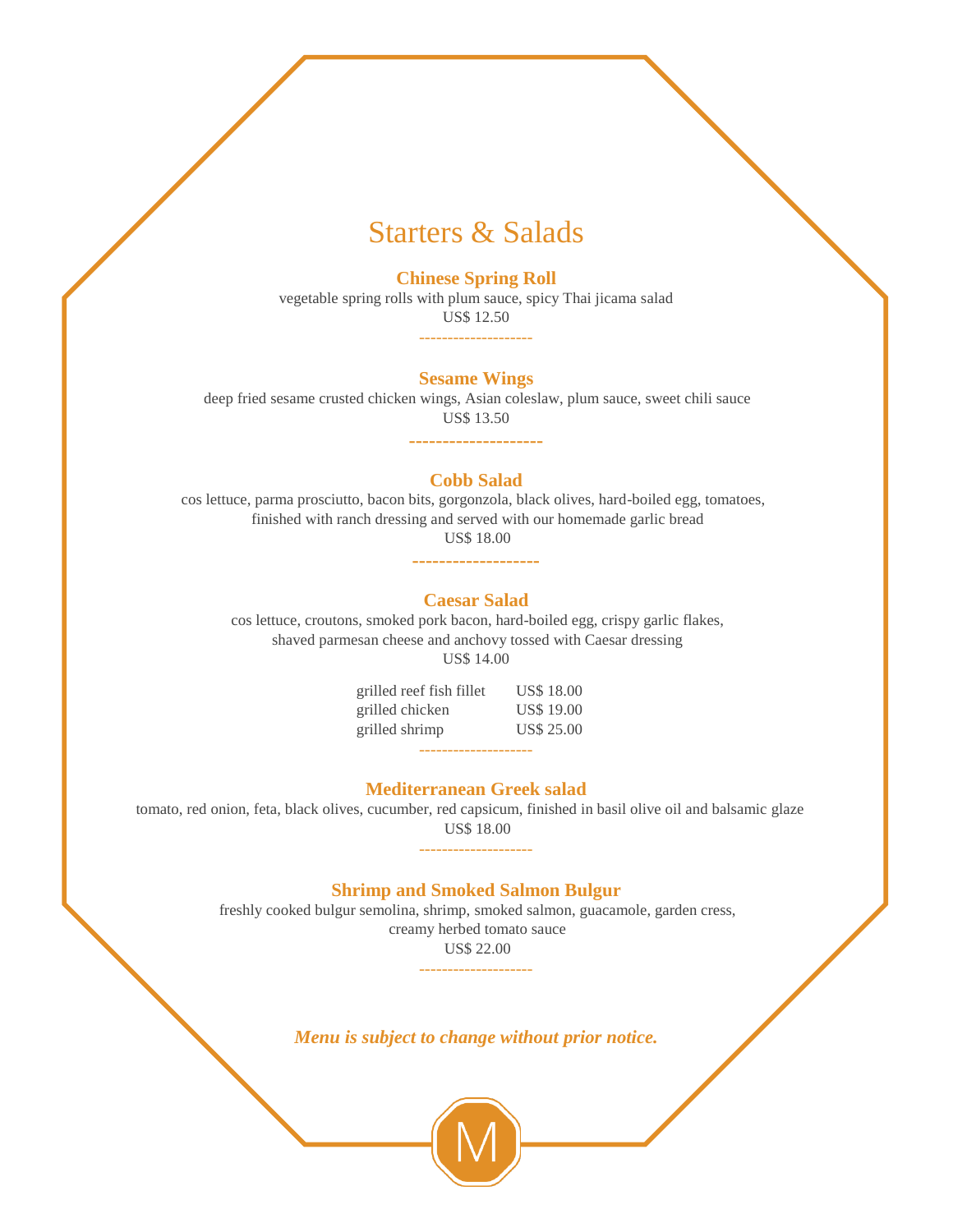## Sandwiches

#### **Ari Atoll Triple Decker**

toasted bread stuffed with Maldivian tuna, fried egg, beef bacon, tomato, cucumber, lettuce, dressed with mayonnaise and served french fries or potato wedges, coleslaw US\$ 12.50

### -------------------- **Prosciutto and Pesto Panini**

homemade pesto, tapenade, roasted red peppers, prosciutto, Fontina cheese, between toasted ciabatta loaf and served with french fries or potato wedges, coleslaw US\$ 19.50

### -------------------- **Vegetarian Panini**

freshly sliced tomatoes, avocado, cucumber, lettuce, arugula, Gouda cheese, basil pesto vinaigrette, green olive tapenade on sesame and nigella Panini bread and served with french fries or potato wedges, coleslaw US\$ 12.50

### -------------------- **Kandolhu Beef Hamburger**

juicy beef burger on sesame bun garnished with lettuce, tomato, onion, cucumber pickles, served with french fries or potatoes wedges, mixed pickles

US\$ 13.50

fried egg US\$ 15.00 bacon or cheese US\$ 15.50 bacon and cheese US\$ 16.50 --------------------

#### **Broiled Black Angus Rib Eye Steak Sandwich**

broiled rib eye served on grilled sesame and nigella hot dog bun, arugula, tomato, roasted garlic mayonnaise, horseradish paste, served with french fries or potato wedges, coleslaw US\$ 19.00

--------------------

#### **Maldivian Fish Sandwich**

homemade breaded fish burger aromatized with Maldivian touch, warm sesame bun garnished with lettuce, tomato, onion, cucumber pickles, mango chutney mayonnaise and served with french fries or potato wedges, coleslaw

> US\$ 12.50 --------------------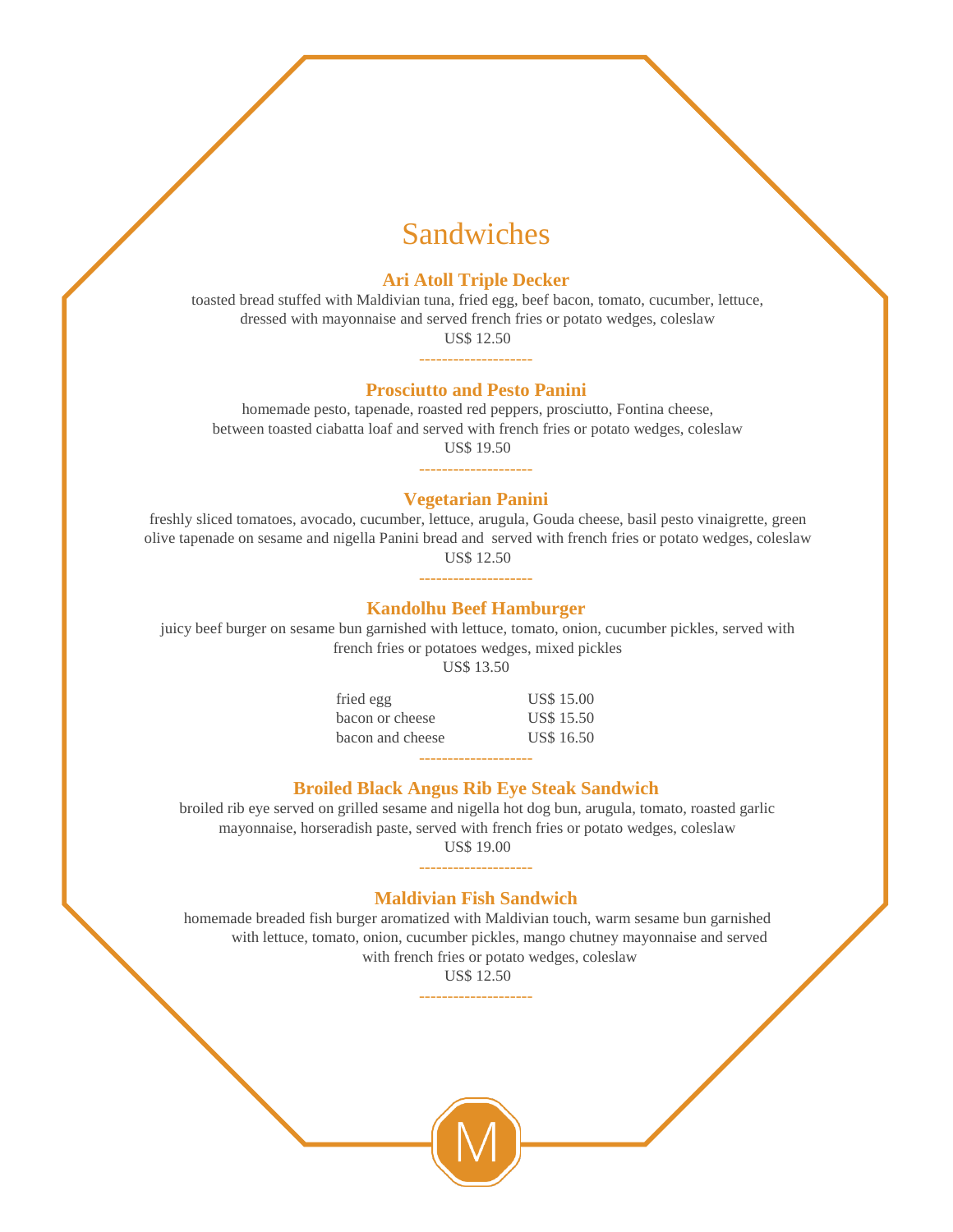#### **Thai Chicken Burger**

Thai herb flavoured chicken burger on a sesame bun, tomato, onion, lettuce, Asian coleslaw, cucumber relish, hoisin mayonnaise and served with you french fries or potato wedges US\$ 12.50

--------------------

# Soups

#### **Soup of the Day**

Chef's daily selection US\$ 6.00 --------------------

#### **French Onion Soup**

served with cheesy croutons US\$ 6.50 --------------------

### Pasta & Pizza

#### **Spaghetti**

famous string pasta in your choice of sauce: *Bolognaise, Napolitana, Tuna* US\$ 14.00

--------------------

#### **Penne Al Carbonara**

pasta tubes in creamy bacon and egg sauce, sprinkled with parmesan US\$ 16.00 --------------------

#### **Tagliatelle**

sinful combination of smoked salmon, sour cream and dill sauce, with a dash of vodka US\$ 16.00

--------------------

#### **Gnocchi**

potatoes and semolina in creamy mushroom sauce US\$ 15.50 --------------------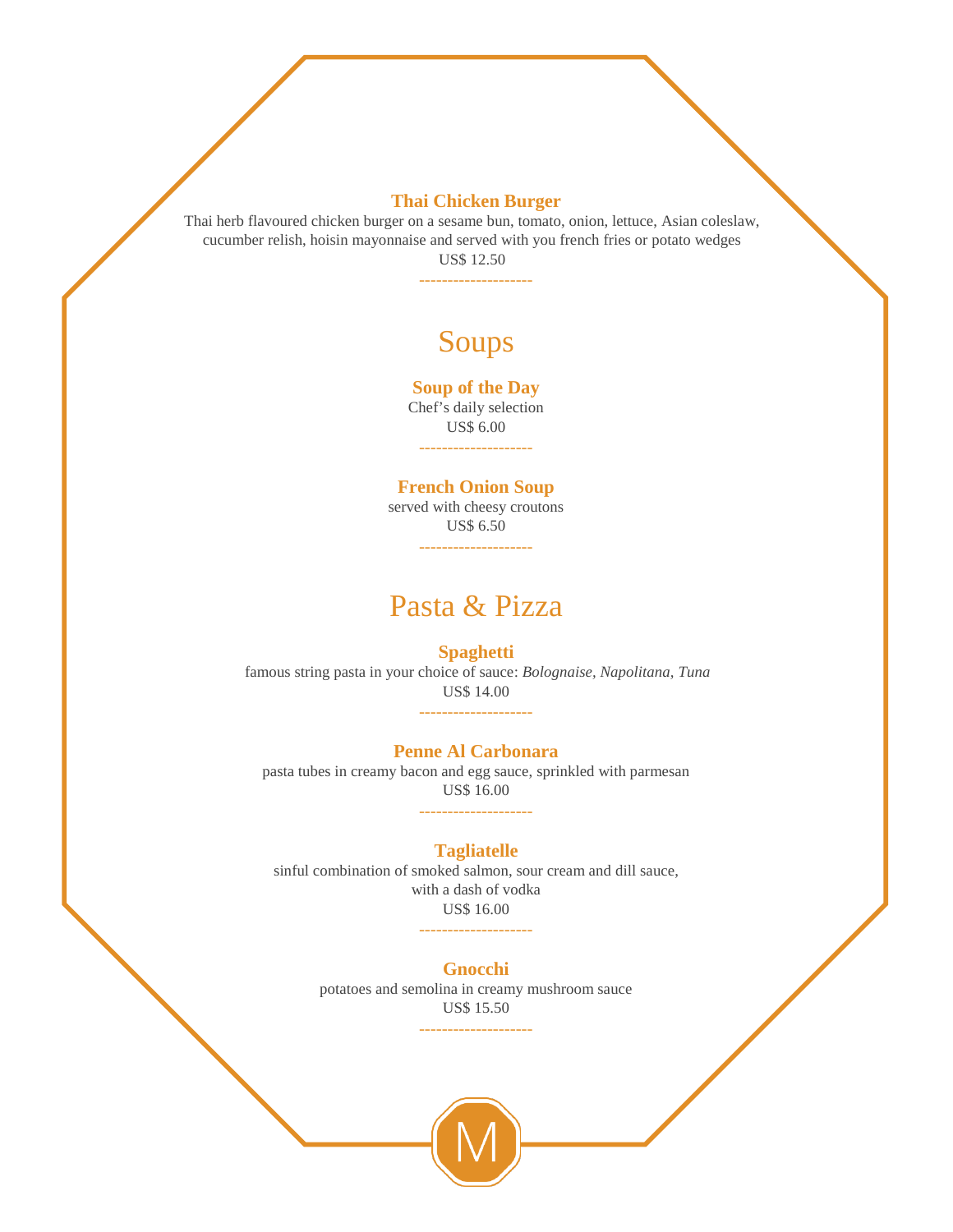#### **Create Your Own Pizza – Flat or Calzone Fold**

pizza dough, tomato sauce, mozzarella cheese selection of 3 favourites:

tuna, anchovies, egg, cooked ham, prosciutto, pepperoni salami, Italian salami, chorizo, steamed chicken breast, pork bacon, beef bacon, goat cheese, Gorgonzola cheese, cheddar cheese, emmenthal cheese, parmesan cheese, artichoke, mushroom, pineapple, black olive, green olive, spinach, mixed bell pepper, sweet corn, green capsicum, red big chili, onion, garlic, caper, fresh Italian basil, fresh thyme, fresh oregano

US\$ 15.00

additional topping US\$ 5.00 each --------------------

### Main Dishes

#### **Maldivian Riha**

beef, fish or chicken and potato curry US\$ 18.00 --------------------

#### **Black Pepper Tiger Prawns**

stir-fried tiger prawns with Singaporean black pepper sauce US\$ 36.00 --------------------

#### **Shrimp Fried Rice**

"Thai style" wok-fried rice with shrimp and vegetables US\$ 14.50 --------------------

#### **Kung Pao Rice Vermicelli**

Wok fried chicken, garlic, spring onions, red chili, Thai hot basil, roasted peanuts tossed with rice vermicelli and served with homemade garlic bread

US\$ 18.00 --------------------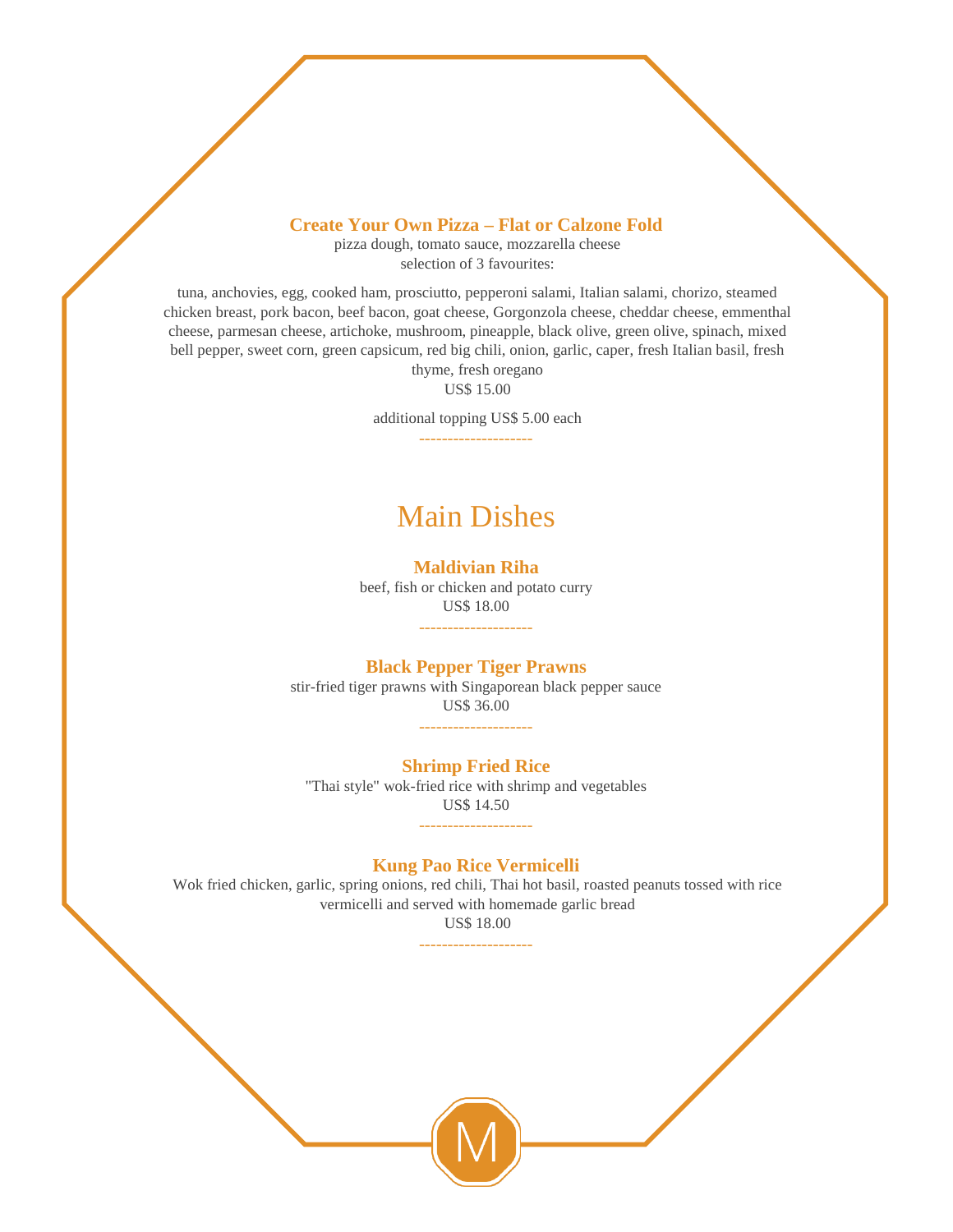#### **Fish & Chips**

deep-fried battered local reef fish fillet with french fries, mushy greens peas, tartar and curry sauce US\$ 25.00

# --------------------

#### **Grilled Black Angus Beef Fillet**

choice of red wine sauce, fresh green pepper sauce, creamy blue cheese sauce US\$ 45.00 --------------------

#### **Roasted Lemon Marinated Chicken Breast**

tomato bell pepper, orange salsa with fresh herbs US\$ 28.00

> -------------------- **Minted Lamb Kebabs**

Tzatziki, pita bread, green capsicum tomato salsa, garden cress US\$ 38.00

--------------------

# Side Dishes

US\$ 7.00

Homemade Garlic Bread French Fries Potato Wedges Mixed Garden Salad with Italian Dressing Asian Vegetables Chop Suey